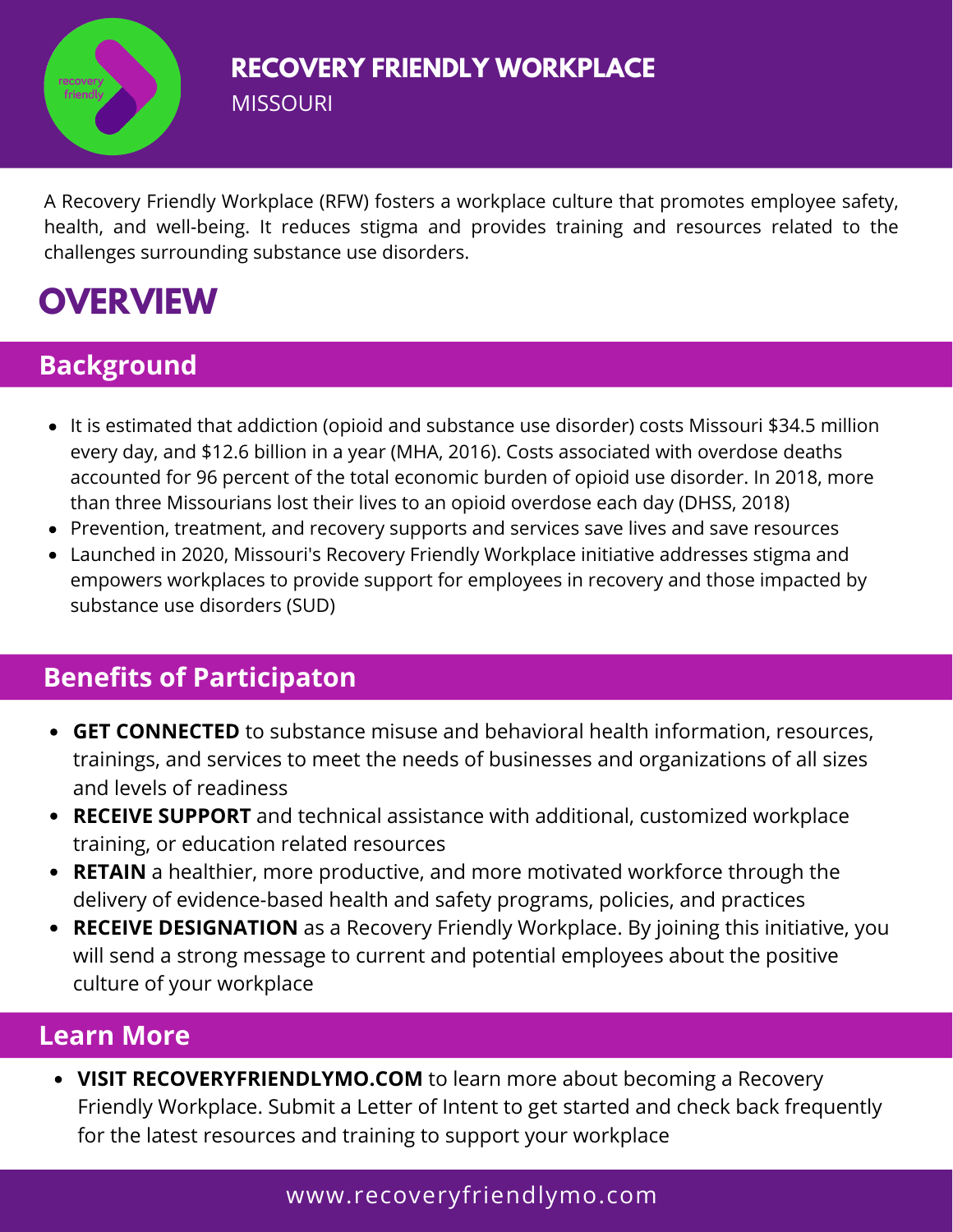

MISSOURI

# **ENGAGEMENT FLOWCHART**



**Phase 2** Orientation **Phase 3** Designation

**Phase 4** Implementation

### **Phase 1: Letter of Intent**

Businesses and organizations interested in becoming a Recovery Friendly Workplace will submit the letter of intent form on the RFW website to express interest in learning more about the initiative and designation process

## **Phase 2: Orientation**

Work with a Recovery Friendly Advisor to assess business needs and receive Recovery Friendly Workplace orientation

## **Phase 3: Designation**

Complete Initial Required Components of Checklist. Receive designation as a Recovery Friendly Workplace

## **Phase 4: Implementation**

Receive continued access to education, training and technical assistance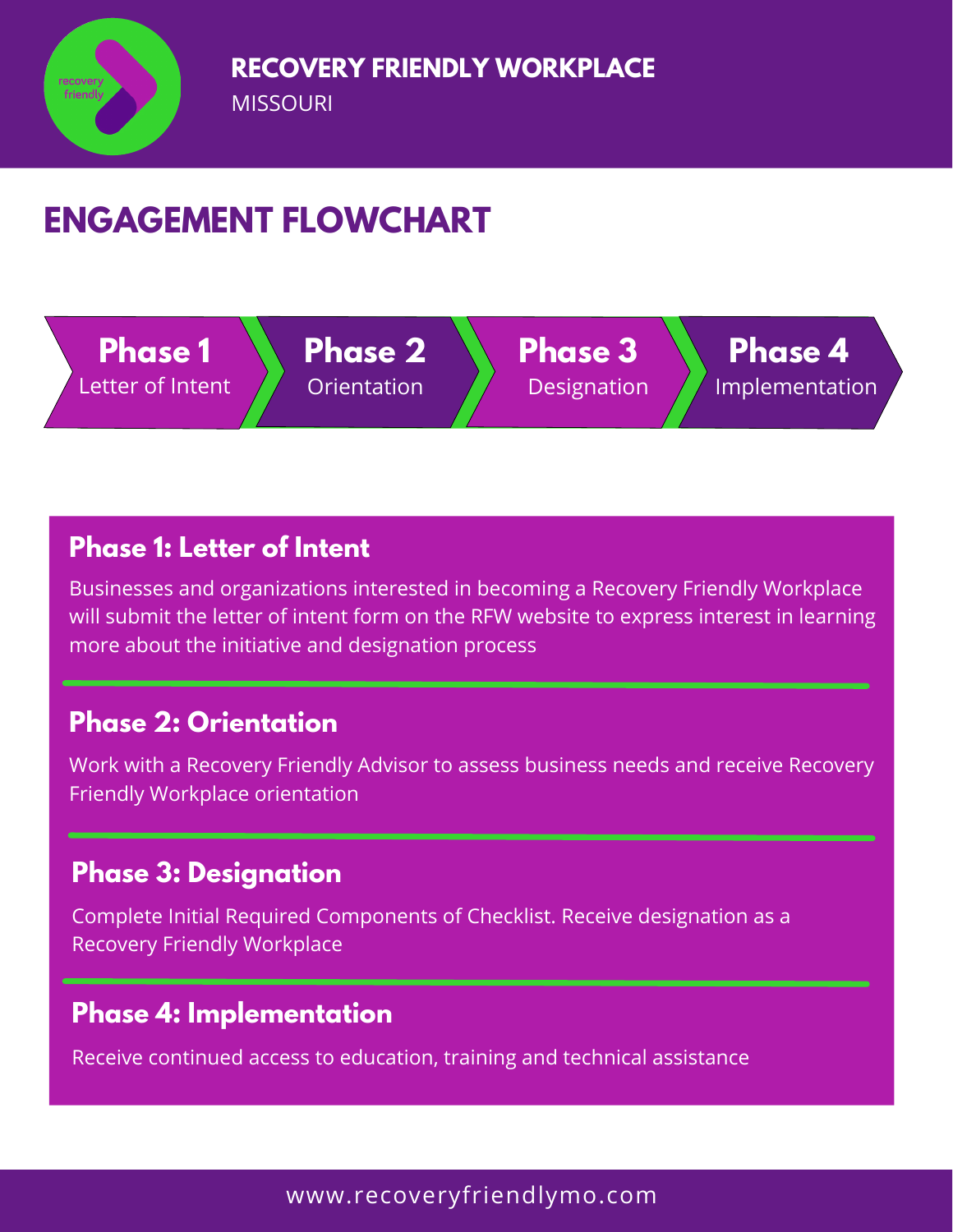

A Recovery Friendly Workplace (RFW) provides assistance to employers to foster a workplace culture that promotes employee safety, health, and well-being. It reduces stigma and provides training and resources related to the challenges surrounding substance use disorders.

## **RFW DESIGNATION CHECKLIST**

## **Steps to Becoming Designated as an RFW**

| <b>Letter of Intent:</b> Submit the letter of intent form on the RFW website                                                                                                                                                                                                                                                                                                                                                                                                                                                                                                                                         |
|----------------------------------------------------------------------------------------------------------------------------------------------------------------------------------------------------------------------------------------------------------------------------------------------------------------------------------------------------------------------------------------------------------------------------------------------------------------------------------------------------------------------------------------------------------------------------------------------------------------------|
| <b>Orientation:</b> Ensure senior management and HR personnel receive official RFW orientation                                                                                                                                                                                                                                                                                                                                                                                                                                                                                                                       |
| <b>Declaration:</b> Make a written declaration to employees stating the workplace's commitment to<br>RFW principles and participation in this initiative                                                                                                                                                                                                                                                                                                                                                                                                                                                             |
| SAMPLE: "(Organization name) is committed to creating a healthy, safe, and stigma-free work<br>environment through our participation in the Recovery Friendly Workplace (RFW) Missouri<br>Initiative. A Recovery Friendly Workplace fosters a workplace culture that promotes employee<br>safety, health, and well-being, including reducing stigma and providing recovery resources<br>related to the challenges surrounding substance use disorders. In order to achieve a high level<br>of employee health, safety, and productivity, we invite and encourage all employees to reach<br>out for help and support" |
| <b>Online Training:</b> Ensure management team/employees receive initial RFW training/education                                                                                                                                                                                                                                                                                                                                                                                                                                                                                                                      |
| <b>Receive RFW Designation:</b> Receive an RFW designation from the RFW Initiative                                                                                                                                                                                                                                                                                                                                                                                                                                                                                                                                   |
| <b>Sustaining RFW Designation</b><br>(to be completed within one year of the RFW designation and thereafter)                                                                                                                                                                                                                                                                                                                                                                                                                                                                                                         |
| <b>Provide information and resources</b> to promote health, well-being, and recovery for those<br>within your organization and community<br><b>Establish connections</b> with local recovery support organizations as a resource for employees<br>and their families<br><b>Ensure management team and employees</b> receive Recovery Friendly Workplace training<br>upon hire and annually thereafter<br>Complete and submit an annual RFW checklist to your RFW contact                                                                                                                                             |
| <b>Taking Your RFW Designation to the Next Level</b>                                                                                                                                                                                                                                                                                                                                                                                                                                                                                                                                                                 |
| Develop an RFW Task Force or incorporate an RFW focus into an existing health, safety, or<br>wellness committee<br>Participate in an annual community-based or recovery-focused activity<br>Work to determine additional customized workplace policies and/or training needs                                                                                                                                                                                                                                                                                                                                         |
|                                                                                                                                                                                                                                                                                                                                                                                                                                                                                                                                                                                                                      |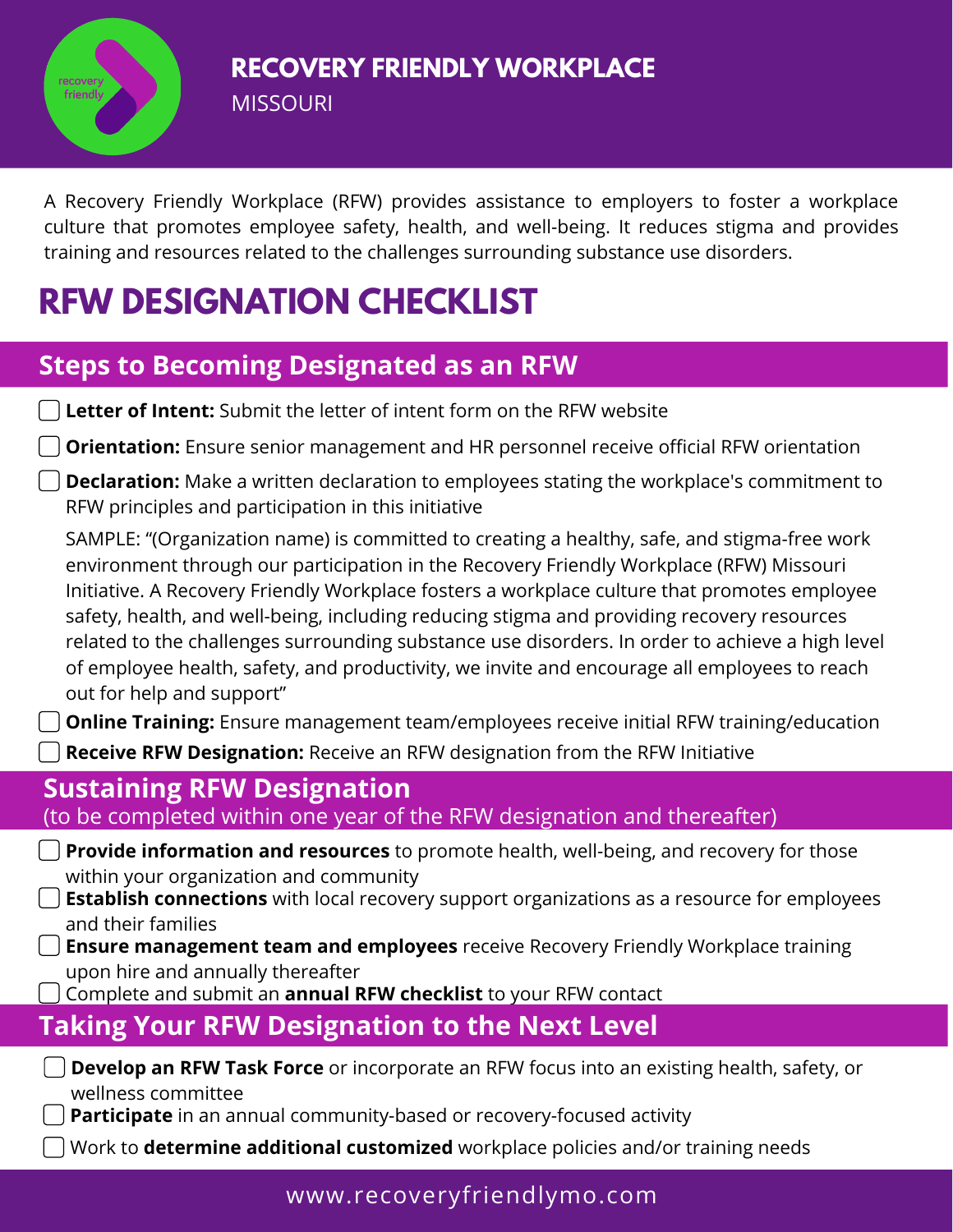

A Recovery Friendly Workplace (RFW) creates a culture in the workplace where employers promote employee safety, health, and well-being by reducing stigma and providing training and resources related to the challenges surrounding substance use disorders.

# **FREQUENTLY ASKED QUESTIONS (FAQS)**

#### **What is a Recovery Friendly Workplace?**

A Recovery Friendly Workplace (RFW) is a business that chooses to go above and beyond for its employees by creating a workplace culture that supports people in recovery from substance use disorder (SUD), as well as those impacted by substance misuse.

#### **How much does is cost to become a Recovery Friendly Workplace?**

There is no cost for a business or organization to become a designated RFW. The resources and assistance are provided at no-cost and are funded through the Rural Opioids Technical Assistance (ROTA) grant. Services will include support and guidance throughout the entire process.

#### **How long does it take to get designated?**

Businesses and organizations will receive the RFW designation after completing the first three items on the checklist.

#### **What is the Checklist?**

The Checklist was created to provide a simple, straightforward process for businesses of all sizes to become designated as Recovery Friendly. It includes a list of required components that must be completed initially and within a one-year timeframe. In addition, the Checklist includes other optional steps that are recommended,

#### **What does "Recovery Friendly" mean?**

When a Recovery Friendly environment is created, people in recovery and those impacted by SUDs can thrive. A Recovery Friendly Workplace shines a light on employee health, wellness, and safety, and demonstrates commitment to reducing the stigma often associated with substance use disorder.

#### **What are the benefits of becoming a Recovery Friendly Workplace?**

By becoming a Recovery Friendly Workplace, you are supporting your employees and creating a healthier environment for them, but also showing customers and community members that your business is a proactive, valued community partner. In addition, workplaces that implement evidence-based health and safety policies and programs recruit and retain a healthier, more productive, and more motivated workforce.

#### **Who are the partner agencies?**

The partner agencies are a group of diverse business leaders and content experts who have helped shape this initiative and continue to provide guidance and support to promote Recovery Friendly Workplaces.

#### **What additional resources are available?**

Workplaces of all sizes and readiness levels will benefit from participation in this initiative. Resources will be customized to meet the diverse needs of Missouri workplaces. Resources will include toolkits, materials, trainings, and support for supervisors and employees. RFW staff will ensure workplaces are well connected to the most current prevention, treatment, and recovery- related resources to best support their employees. Visit the RFW-MO website for the latest information.